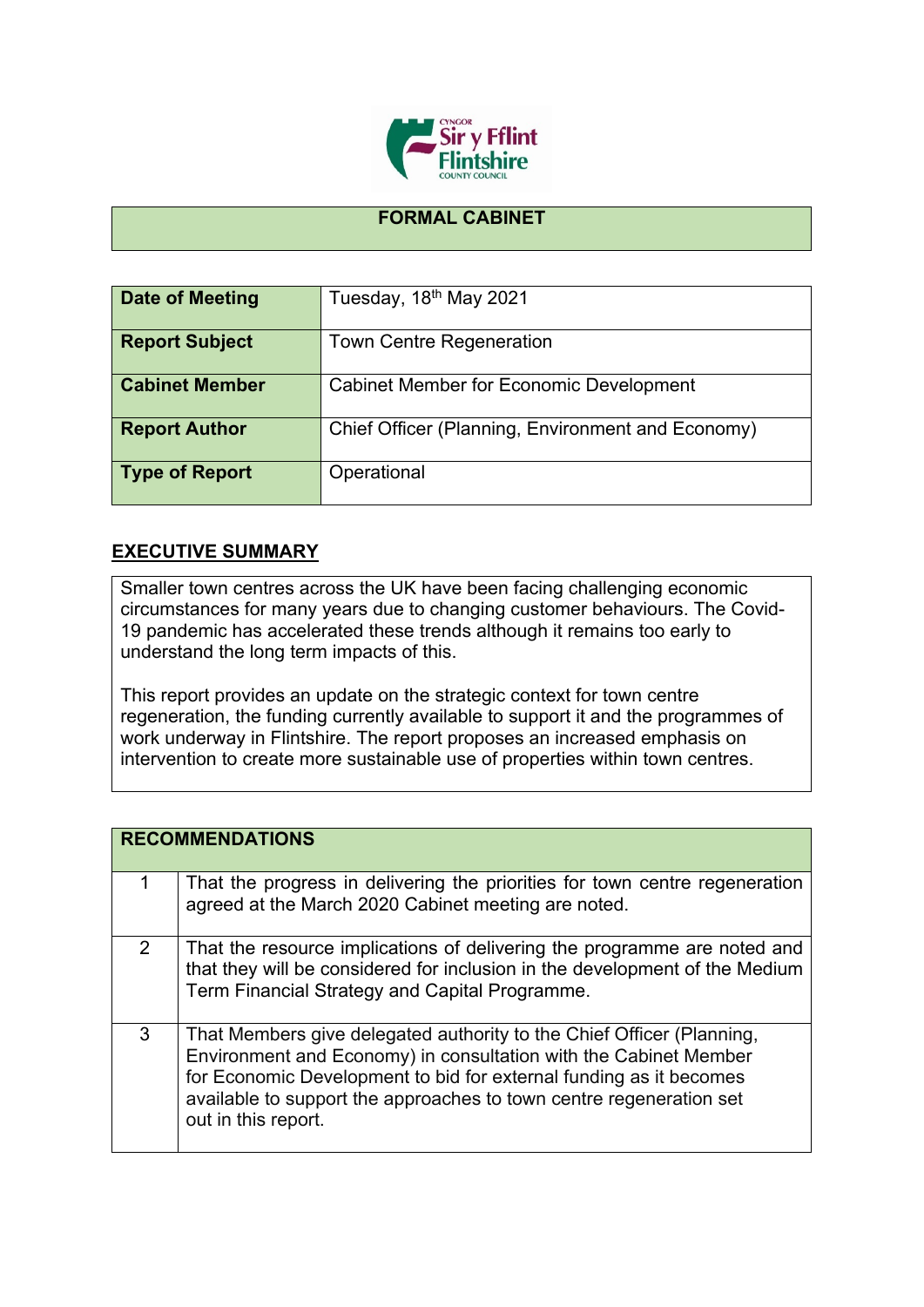## **REPORT DETAILS**

| 1.00 | <b>BACKGROUND</b>                                                                                                                                                                                                                                                                                                                                                                                                                                                                                                                                                                                                                                                                                                                                                                                                                                                                                                                                                                                                                                                                                                                                                                                                                                                                  |
|------|------------------------------------------------------------------------------------------------------------------------------------------------------------------------------------------------------------------------------------------------------------------------------------------------------------------------------------------------------------------------------------------------------------------------------------------------------------------------------------------------------------------------------------------------------------------------------------------------------------------------------------------------------------------------------------------------------------------------------------------------------------------------------------------------------------------------------------------------------------------------------------------------------------------------------------------------------------------------------------------------------------------------------------------------------------------------------------------------------------------------------------------------------------------------------------------------------------------------------------------------------------------------------------|
| 1.01 | There are a number of challenges facing all small towns in the UK:<br>Changing customer behaviour, which has accelerated during the<br>Covid pandemic, has dramatically reduced expenditure through<br>high street shops. It is not expected that this will return fully to pre-<br>Covid levels potentially leaving towns with more retail units than<br>they can sustain.<br>Many units are owned remotely by national or international property<br>finance companies or speculative investors with limited interest in<br>their effective management and no stake beyond their investment in<br>the success of the town centre.<br>Smaller, more marginal shopping centres are struggling to remain<br>viable with a major collapse of property values and considerable<br>difficulties in attracting tenants.<br>Although there is a relatively low proportion of vacant retail units in<br>Flintshire town centres, there is considerable underused space<br>above the ground floor and weak business resilience is believed to<br>mask the true picture which manifests in gradually declining building<br>condition and a lack of investment.<br>There are a small number of longer-term vacant properties in towns<br>which can have a blighting effect on their locality. |
| 1.02 | Although Flintshire town centres have not been immune to this process,<br>the loss of major national chains and the increase in vacant floor space<br>has not been as significant an issue as local towns had very few national<br>brands still present and Woolworths was the only closure of significance.<br>The loss of high street banks has been more significant in several<br>Flintshire towns. This gradual decline in vitality has, in turn, impacted on<br>the scale and vitality of the street markets in the County.                                                                                                                                                                                                                                                                                                                                                                                                                                                                                                                                                                                                                                                                                                                                                  |
|      | Strategic context                                                                                                                                                                                                                                                                                                                                                                                                                                                                                                                                                                                                                                                                                                                                                                                                                                                                                                                                                                                                                                                                                                                                                                                                                                                                  |
| 1.03 | Welsh Government town centre policy is becoming more ambitious and<br>offers new opportunities in Flintshire. New policy announcements include a<br>"town centres first" policy for application across the public sector to<br>encourage public facilities to be located in town centres wherever possible.                                                                                                                                                                                                                                                                                                                                                                                                                                                                                                                                                                                                                                                                                                                                                                                                                                                                                                                                                                        |
| 1.04 | As part of the regional economic recovery response to the pandemic,<br>Welsh Government have established a multi-agency group to focus on the<br>needs of town centres. This group has developed an action plan to support<br>recovery with priorities including:<br>increasing the use of digital monitoring systems to monitor town<br>centre vitality and to enable more informed management decisions;<br>reviewing the role of public sector estate strategies in supporting<br>town centre vitality;<br>considering the use of strategic acquisition processes to acquire<br>retail premises for reuse or redevelopment;<br>increasing new community and social uses for properties in town<br>centres;<br>investing further in green infrastructure in town centres; and                                                                                                                                                                                                                                                                                                                                                                                                                                                                                                    |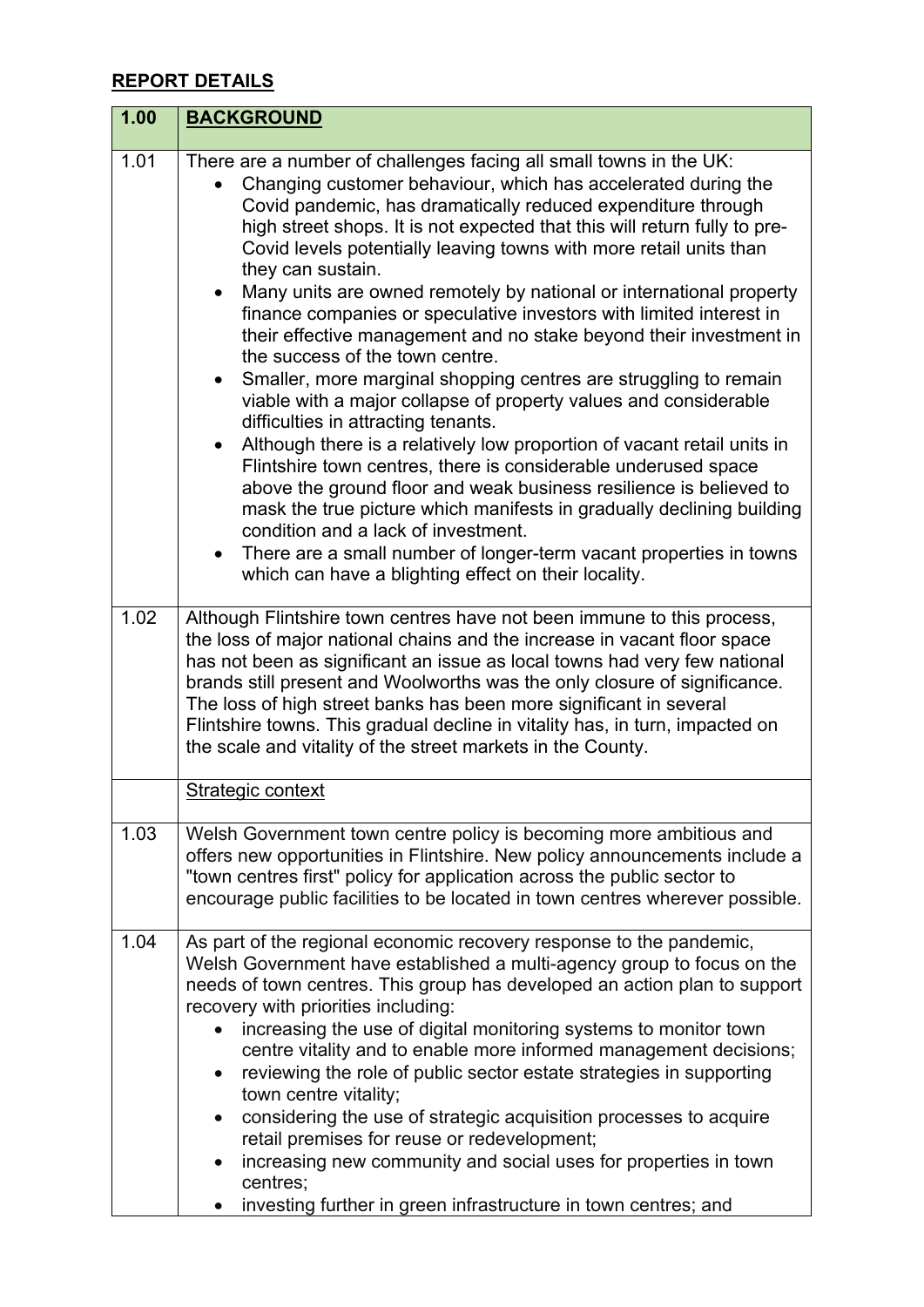|      | supporting investment in residential development in town centres.                                                                                                                                                                                                                                                                                                                                                                                                                                                                                                                                                                                                                                                                                                                                                                                                                                                                                                                                                                                                                                                                                                                                                                                                                                                                                                                                                                                                                                                                                                                                                                               |
|------|-------------------------------------------------------------------------------------------------------------------------------------------------------------------------------------------------------------------------------------------------------------------------------------------------------------------------------------------------------------------------------------------------------------------------------------------------------------------------------------------------------------------------------------------------------------------------------------------------------------------------------------------------------------------------------------------------------------------------------------------------------------------------------------------------------------------------------------------------------------------------------------------------------------------------------------------------------------------------------------------------------------------------------------------------------------------------------------------------------------------------------------------------------------------------------------------------------------------------------------------------------------------------------------------------------------------------------------------------------------------------------------------------------------------------------------------------------------------------------------------------------------------------------------------------------------------------------------------------------------------------------------------------|
| 1.05 | The North Wales Regeneration Strategy was co-produced by the six North<br>Wales local authorities to steer and target the delivery of the Welsh<br>Government Targeted Regeneration Investment (TRI) programme which<br>ended on 31 March 2021. The Strategy will continue to guide investment<br>by Welsh Government until an updated strategy is published late in 2021.                                                                                                                                                                                                                                                                                                                                                                                                                                                                                                                                                                                                                                                                                                                                                                                                                                                                                                                                                                                                                                                                                                                                                                                                                                                                      |
| 1.06 | There is an increased Welsh Government focus on empty town centre<br>properties with a refocusing of their loans programme (delivered through<br>each local authority) and encouragement to local authorities to use their<br>enforcement powers more fully to bring units back into use. Welsh<br>Government will be supporting each area to develop an action plan for this<br>work and will provide training and advice in support.                                                                                                                                                                                                                                                                                                                                                                                                                                                                                                                                                                                                                                                                                                                                                                                                                                                                                                                                                                                                                                                                                                                                                                                                          |
|      | Flintshire town centre regeneration strategic approach                                                                                                                                                                                                                                                                                                                                                                                                                                                                                                                                                                                                                                                                                                                                                                                                                                                                                                                                                                                                                                                                                                                                                                                                                                                                                                                                                                                                                                                                                                                                                                                          |
| 1.07 | The strategic approach to town centre regeneration in Flintshire was<br>approved by Cabinet in May 2019 and subsequently refreshed in March<br>2020 immediately before the pandemic restrictions came into place. The<br>strategic priorities agreed include:<br>refreshing the evidence base on town centre vibrancy and vitality;<br>responding proactively to market interest in town centre investment<br>and actively seeking to encourage investment wherever there are<br>appropriate opportunities;<br>continuing to support front line service outlets in town centre<br>locations to enable access to Council (and partner) services whilst<br>also helping to sustain footfall;<br>approving Local Development Plan policies for town centres that<br>enable land use change to be managed to promote sustainability<br>and vitality;<br>identifying key sites for future redevelopment with an emphasis on<br>diversifying land use to increase sustainability and vitality;<br>starting, subject to the availability of capital resources and detailed<br>investigation into commercial viability, to acquire key sites for<br>redevelopment;<br>taking advantage of potential investment in transport infrastructure<br>by Welsh Government to identify how wider regeneration benefits<br>can be realised in the immediate vicinity;<br>supporting town centre stakeholder groups to develop and<br>٠<br>implement action plans for their towns and will undertake County-<br>wide actions to support town centres for example through<br>promotional activity;<br>helping businesses to adapt to the changing economic climate. |
| 1.08 | In addition, the 2020 Cabinet report highlighted a number of areas for                                                                                                                                                                                                                                                                                                                                                                                                                                                                                                                                                                                                                                                                                                                                                                                                                                                                                                                                                                                                                                                                                                                                                                                                                                                                                                                                                                                                                                                                                                                                                                          |
|      | particular focus in the future:<br>identify potential future development sites and develop options for<br>their future assembly and redevelopment;<br>diversify land uses to maintain the vitality and viability of town<br>centres;                                                                                                                                                                                                                                                                                                                                                                                                                                                                                                                                                                                                                                                                                                                                                                                                                                                                                                                                                                                                                                                                                                                                                                                                                                                                                                                                                                                                            |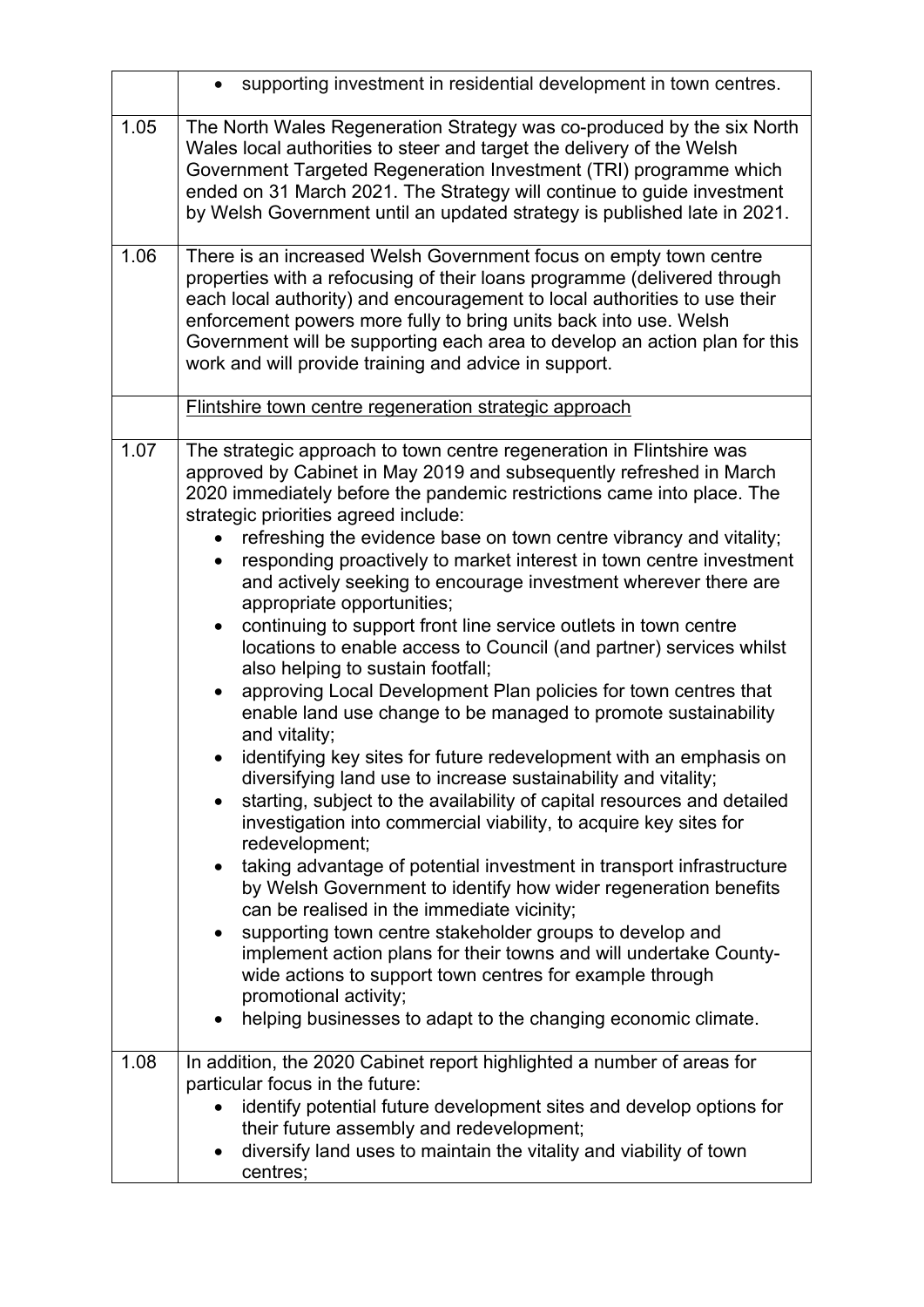|      | target vacant or underused properties in town centres for<br>$\bullet$<br>intervention including making full use of Council enforcement<br>powers;<br>investigate the feasibility of piloting a community ownership<br>$\bullet$<br>structure for town centre properties for Holywell;<br>use these work streams to develop potential projects for future<br>$\bullet$<br>capital funding opportunities; and<br>continue to progress the potential redevelopment of the Mold Hall<br>Field site.                                                                                                                                                                                                                                                                                                                                                                                                                                                                                                                                                                                                                                                                                                                                                                                                                                                                                                                                                                                                                                                       |
|------|--------------------------------------------------------------------------------------------------------------------------------------------------------------------------------------------------------------------------------------------------------------------------------------------------------------------------------------------------------------------------------------------------------------------------------------------------------------------------------------------------------------------------------------------------------------------------------------------------------------------------------------------------------------------------------------------------------------------------------------------------------------------------------------------------------------------------------------------------------------------------------------------------------------------------------------------------------------------------------------------------------------------------------------------------------------------------------------------------------------------------------------------------------------------------------------------------------------------------------------------------------------------------------------------------------------------------------------------------------------------------------------------------------------------------------------------------------------------------------------------------------------------------------------------------------|
| 1.09 | Despite delays created by the Covid-19 pandemic and challenges in<br>recruiting additional staff there has been significant progress on these<br>priorities since March 2020 as summarised below.<br>Completion of depedestrianisation scheme for Holywell.<br>Development of an ambitious multi-phase programme of active<br>$\bullet$<br>travel investment across Buckley and Mold with Welsh Government<br>investment secured for first phases.<br>Secured Welsh Government investment in active travel and public<br>$\bullet$<br>transport infrastructure in Deeside.<br>Mold Bailey Hill visitor facilities completed.<br>Commissioning a masterplan for Deeside Leisure Centre site.<br>$\bullet$<br>Establishing Shotton Masterplan governance structure and work<br>streams.<br>Welsh Government investment in green infrastructure in Shotton<br>$\bullet$<br>secured for delivery in 2021/2022.<br>Welsh Government investment in circular economy centre and<br>community garden in Buckley town centre.<br>Supported market traders through the Covid-19 pandemic through<br>reduced rents or deferred rent arrangements.<br>Waived car parking charges throughout pandemic period.<br>$\bullet$<br>A promotional campaign for town centres and for businesses in the<br>towns and in the tourism and hospitality sectors. The first phase<br>was very successful and the second phase went live in April 2021.<br>Property investment projects developed with private sector<br>investors ready for future capital funding availability. |
| 1.10 | In addition, the Council has established a new governance structure for<br>economic recovery in the County with a strong focus on town centre<br>regeneration. The Economic Recovery Group is a multi-agency<br>partnership tasked with steering the recovery programmes. Specific sub-<br>groups have also been established for town centre regeneration and<br>business promotion.                                                                                                                                                                                                                                                                                                                                                                                                                                                                                                                                                                                                                                                                                                                                                                                                                                                                                                                                                                                                                                                                                                                                                                   |
| 1.11 | The area of the strategy for town centres where there has been least<br>movement has been in encouraging a more sustainable mix of uses in<br>towns through property-related interventions. It is proposed that the future<br>approach to town centre regeneration places increased emphasis upon<br>this area to:<br>reduce the number of long-term empty properties in town centres;<br>reduce the overall quantum of retail provision in town centres by<br>$\bullet$<br>repurposing units on the fringes;<br>find more sustainable uses for retail units and increase community<br>$\bullet$<br>enterprises on the High Streets;                                                                                                                                                                                                                                                                                                                                                                                                                                                                                                                                                                                                                                                                                                                                                                                                                                                                                                                   |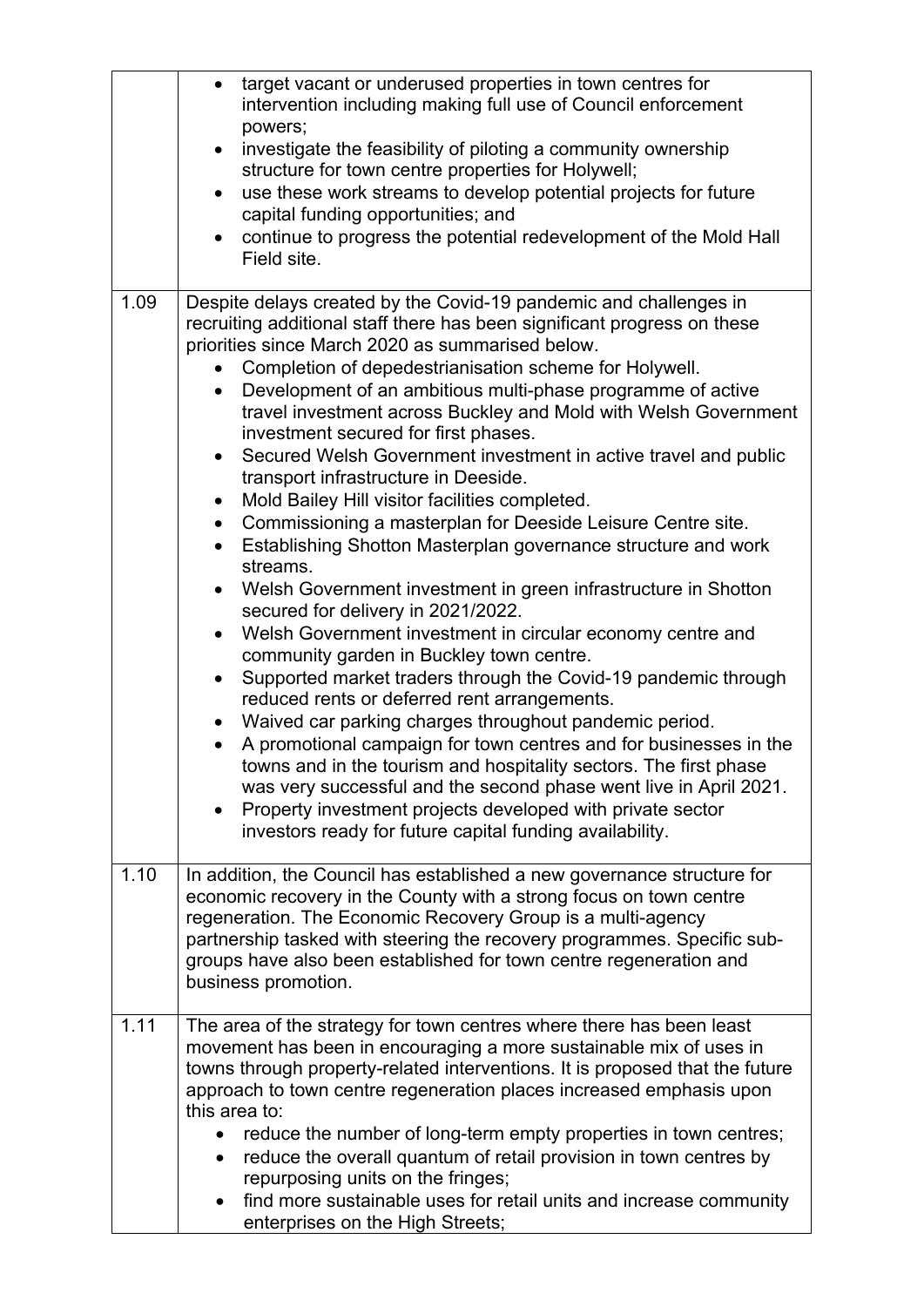|      | develop plans to repurpose less viable shopping centres;<br>$\bullet$<br>develop starter units for new retail enterprises in town centres;<br>encourage private sector investment in town centre properties; and<br>co-ordinate and support other FCC portfolio interventions to<br>maximise the regenerative effects of investment and resource.<br><b>Resources</b>                                                                                                                                                                                                                                                                                                                                                                                                                                                                                                                                                                                                                                                                                                                                                                                                                                                                                                                                                                                                                                                                         |
|------|-----------------------------------------------------------------------------------------------------------------------------------------------------------------------------------------------------------------------------------------------------------------------------------------------------------------------------------------------------------------------------------------------------------------------------------------------------------------------------------------------------------------------------------------------------------------------------------------------------------------------------------------------------------------------------------------------------------------------------------------------------------------------------------------------------------------------------------------------------------------------------------------------------------------------------------------------------------------------------------------------------------------------------------------------------------------------------------------------------------------------------------------------------------------------------------------------------------------------------------------------------------------------------------------------------------------------------------------------------------------------------------------------------------------------------------------------|
| 1.12 | In order to deliver this programme effectively there will need to be<br>increased resources available. External resources are discussed below but                                                                                                                                                                                                                                                                                                                                                                                                                                                                                                                                                                                                                                                                                                                                                                                                                                                                                                                                                                                                                                                                                                                                                                                                                                                                                             |
|      | the Council will also need to consider making available an increased scale<br>of revenue and capital resources in order to facilitate development. This is<br>outlined in the Resources section of the report.                                                                                                                                                                                                                                                                                                                                                                                                                                                                                                                                                                                                                                                                                                                                                                                                                                                                                                                                                                                                                                                                                                                                                                                                                                |
| 1.13 | New opportunities for investment in Flintshire towns have emerged since<br>the last report and these are summarised below.<br>Welsh Government Placemaking Grant (From May 2021)<br>Capital investment for a wide range of projects including property<br>investments, environmental improvements and digital infrastructure.<br>£4m available across North Wales in 2021/22.<br>Welsh Government strategic investment fund (Available now)<br>Capital investment for major projects in the towns prioritised in the<br>North Wales Regeneration Strategy.<br>£4m available across North Wales in 2021/22.<br>• Welsh Government Town Centre Loans (Available now)<br>Repayable property investment funds.<br>The Council holds £840,000.<br>Welsh Government enforcement programme (Available now)<br>$\bullet$<br>Repayable finance to support empty property enforcement costs.<br>£15m held by Welsh Government for use across Wales.<br>UK Government Levelling Up Fund (Bidding process open)<br>Capital funding for major transport, regeneration and cultural<br>infrastructure investment.<br>£800m available across Wales, Scotland and Northern Ireland up to<br>2024/2025.<br>In addition, the Council is working collaboratively as part of the North<br>Wales Economic Ambition Board and Mersey Dee Alliance to make the<br>case for additional investment to support the effective long term<br>regeneration of town centres. |
|      | Next steps                                                                                                                                                                                                                                                                                                                                                                                                                                                                                                                                                                                                                                                                                                                                                                                                                                                                                                                                                                                                                                                                                                                                                                                                                                                                                                                                                                                                                                    |
| 1.14 | The Council will make use of the new opportunities highlighted above to:<br>provide a one-to-one support service to businesses with investment<br>1.<br>proposals for High Street properties;<br>2.<br>offer business loans to incentivise investment in High Street                                                                                                                                                                                                                                                                                                                                                                                                                                                                                                                                                                                                                                                                                                                                                                                                                                                                                                                                                                                                                                                                                                                                                                          |
|      | properties;                                                                                                                                                                                                                                                                                                                                                                                                                                                                                                                                                                                                                                                                                                                                                                                                                                                                                                                                                                                                                                                                                                                                                                                                                                                                                                                                                                                                                                   |
|      | offer business grants to incentivise investment in High Street<br>3.<br>properties;                                                                                                                                                                                                                                                                                                                                                                                                                                                                                                                                                                                                                                                                                                                                                                                                                                                                                                                                                                                                                                                                                                                                                                                                                                                                                                                                                           |
|      | use the Council's enforcement powers to bring long term empty<br>4.<br>properties back into use;                                                                                                                                                                                                                                                                                                                                                                                                                                                                                                                                                                                                                                                                                                                                                                                                                                                                                                                                                                                                                                                                                                                                                                                                                                                                                                                                              |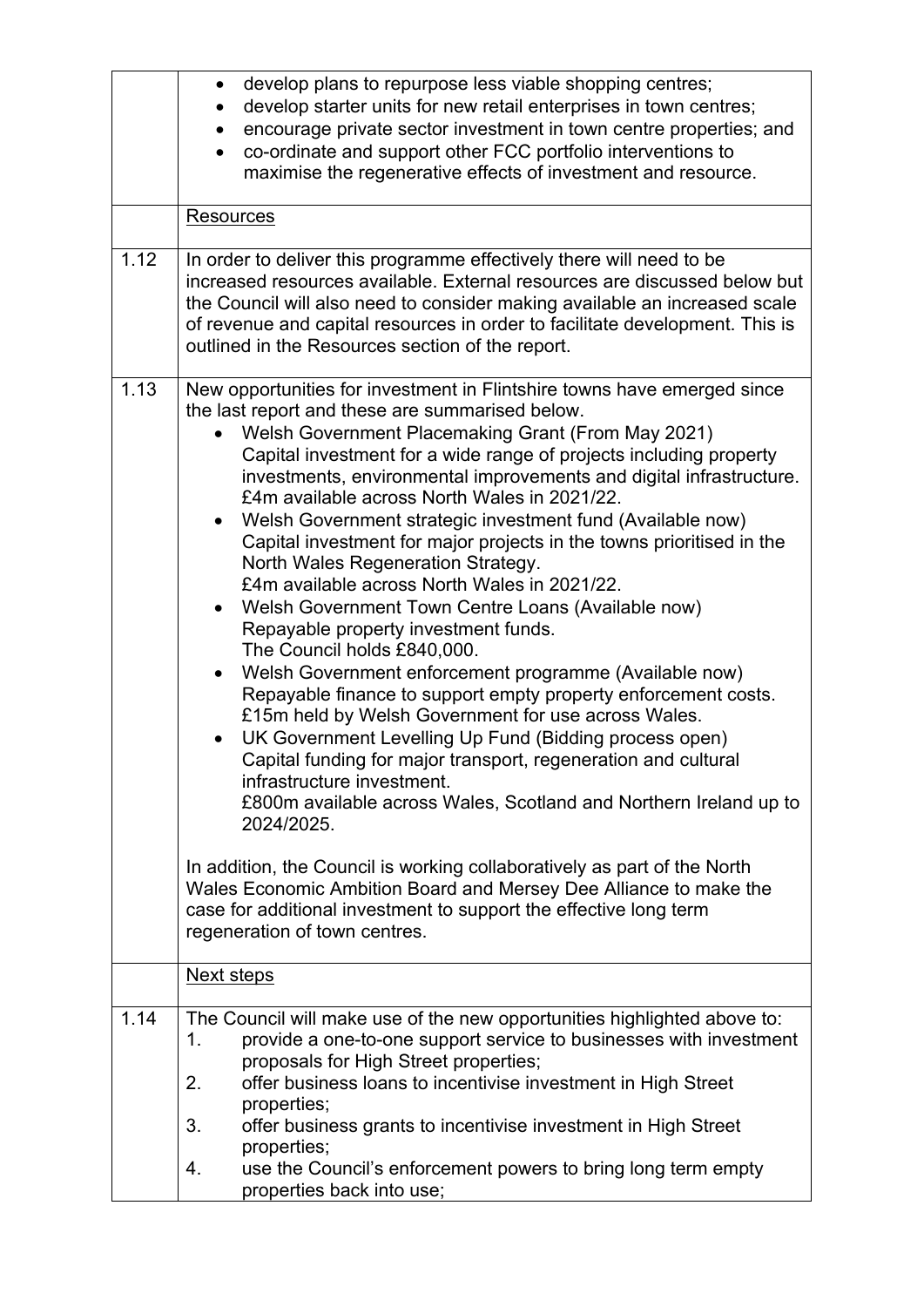|      | 5.<br>develop a community ownership model that enables town centre<br>units to be acquired through grant and then vested in a local<br>delivery vehicle to ensure their effective management for the benefit<br>of the town centre and local people;                                                                                                                  |
|------|-----------------------------------------------------------------------------------------------------------------------------------------------------------------------------------------------------------------------------------------------------------------------------------------------------------------------------------------------------------------------|
|      | select blocks of properties in town centres for repurposing and<br>6.<br>undertake gradual acquisition over time with end uses to include<br>demolition for alternative uses, including housing or green space;                                                                                                                                                       |
|      | wherever possible, create town centres which are accessible to all<br>7 <sub>1</sub><br>including those with physical and mental disabilities such as<br>dementia;                                                                                                                                                                                                    |
|      | develop environmental improvement and active travel projects; and<br>8.<br>9.<br>create redevelopment plans for the less viable shopping centres<br>with options to include: a) refurbishment and management; b)<br>redevelopment into new uses including housing and contemporary<br>retail spaces; and c) demolition and conversion into green or<br>amenity space. |
| 1.15 | It will be necessary to develop updated action plans for each town centre<br>to show funders how the package of property (and other) interventions fit<br>together into a coherent whole. These will only transition into more detailed<br>masterplans where a major site requires detailed consideration to get the<br>maximum regeneration benefit.                 |

| 2.00 | <b>RESOURCE IMPLICATIONS</b>                                                                                                                                                                                                                                                                                                                                                                                                                                                                             |
|------|----------------------------------------------------------------------------------------------------------------------------------------------------------------------------------------------------------------------------------------------------------------------------------------------------------------------------------------------------------------------------------------------------------------------------------------------------------------------------------------------------------|
| 2.01 | The regeneration team currently stands at two individuals with recruitment<br>for a third currently underway. Although there is considerable experience<br>in delivering regeneration projects the increased scale of the programme<br>and more property-related regeneration work proposed is not deliverable<br>with current resources. In particular, staff with high level property<br>development skills will be required to successfully deliver the programme<br>and manage risks to the Council. |
|      | Further, the proposed approach will place demands upon other teams in<br>the Council to deliver specialist advice and support, for example property<br>and legal services. The Council will also need to purchase specialist<br>property expertise on a consultancy basis in order to effective survey and<br>value properties and to help plan viable end uses.                                                                                                                                         |
|      | Finally, although the Welsh Government are making regeneration capital<br>funding available to the Council for property-related regeneration work this<br>funding is either repayable or requires significant match funding. Without<br>capital funds the Council will not be able to take full advantage of these<br>opportunities to regenerate town centres.                                                                                                                                          |
|      | Further work is needed to quantify the scale of resources needed to deliver<br>the programme but it is anticipated that, in the short term, a suitably<br>experienced and qualified manager role is required to drive forward the<br>regeneration programme together with some modern trainee support to the<br>team to free up time for project delivery.                                                                                                                                               |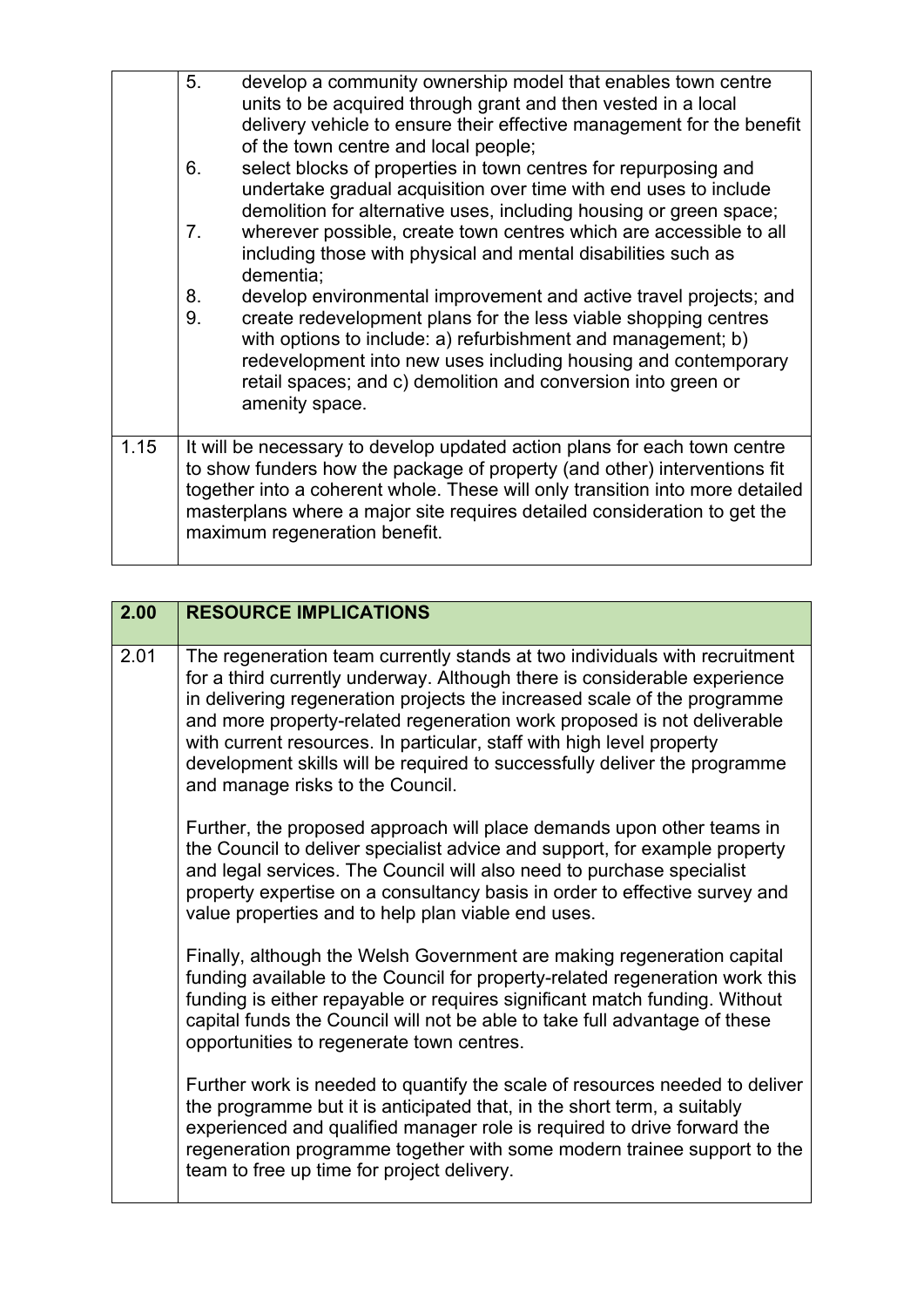| The estimated annual revenue cost for the staff requirements would be |
|-----------------------------------------------------------------------|
| approximately £75,168.                                                |
|                                                                       |

| 3.00 | <b>IMPACT ASSESSMENT AND RISK MANAGEMENT</b>                                                                                                                                                                                                                                                                                                                                                                                                                                                                                                                                                                                                                                                                                                                             |
|------|--------------------------------------------------------------------------------------------------------------------------------------------------------------------------------------------------------------------------------------------------------------------------------------------------------------------------------------------------------------------------------------------------------------------------------------------------------------------------------------------------------------------------------------------------------------------------------------------------------------------------------------------------------------------------------------------------------------------------------------------------------------------------|
| 3.01 | <b>Experience and capacity</b>                                                                                                                                                                                                                                                                                                                                                                                                                                                                                                                                                                                                                                                                                                                                           |
|      | The Council does not have considerable experience in some of these<br>work streams or much surplus capacity to deliver it which will limit<br>progress. The regeneration team is currently recruiting additional posts<br>which will help with capacity and use will need to be made of consultancy<br>support to bring in both expertise and capacity to move the programme<br>forward and to ensure that risks are effectively managed. Welsh<br>Government are also looking to support the process regionally through<br>sharing learning and expertise. However, the team still has a limiting<br>shortfall of capacity and expertise in town centre property development as<br>well as more junior supporting staff to deliver projects and engage<br>stakeholders. |
|      | Capital resources                                                                                                                                                                                                                                                                                                                                                                                                                                                                                                                                                                                                                                                                                                                                                        |
|      | The main Welsh Government capital programme for town centres<br>(Transforming Towns) will be available to all Flintshire towns from May<br>2021 but remains a small fund (£8m pa) that is likely to be<br>oversubscribed. However, Welsh Government are eager to see ambitious<br>plans for property intervention in the town centres and may make further<br>funding available.                                                                                                                                                                                                                                                                                                                                                                                         |
|      | Where risks can be effectively managed the Council could consider<br>investing its own capital resources through borrowing although it is<br>expected that this would be to support the social outcomes arising rather<br>than in expectation of a significant return on investment.                                                                                                                                                                                                                                                                                                                                                                                                                                                                                     |
|      | The Council holds £1.5m of repayable WG funding to use for its own<br>property projects in town centres. Further funding is available to support<br>private sector projects.                                                                                                                                                                                                                                                                                                                                                                                                                                                                                                                                                                                             |
|      | In addition, UK Government are starting to make capital resources<br>available for regeneration which may be a source of future investment.<br>The Council will need match funding or loan repayment funding in order to<br>make full use of these opportunities.                                                                                                                                                                                                                                                                                                                                                                                                                                                                                                        |
|      | Revenue costs arising from property portfolio                                                                                                                                                                                                                                                                                                                                                                                                                                                                                                                                                                                                                                                                                                                            |
|      | Maintaining any form of portfolio of town centre properties will bring<br>revenue pressures in terms of officer time and management costs (rates,<br>maintenance, legal costs etc). It is not possible to quantify these fully at<br>this stage but this will need to be factored into any decisions on the<br>strategic approach in town centres. In the short term it is suggested that a<br>senior manager and operational support staff are required to drive the<br>programme forward and build momentum.                                                                                                                                                                                                                                                           |